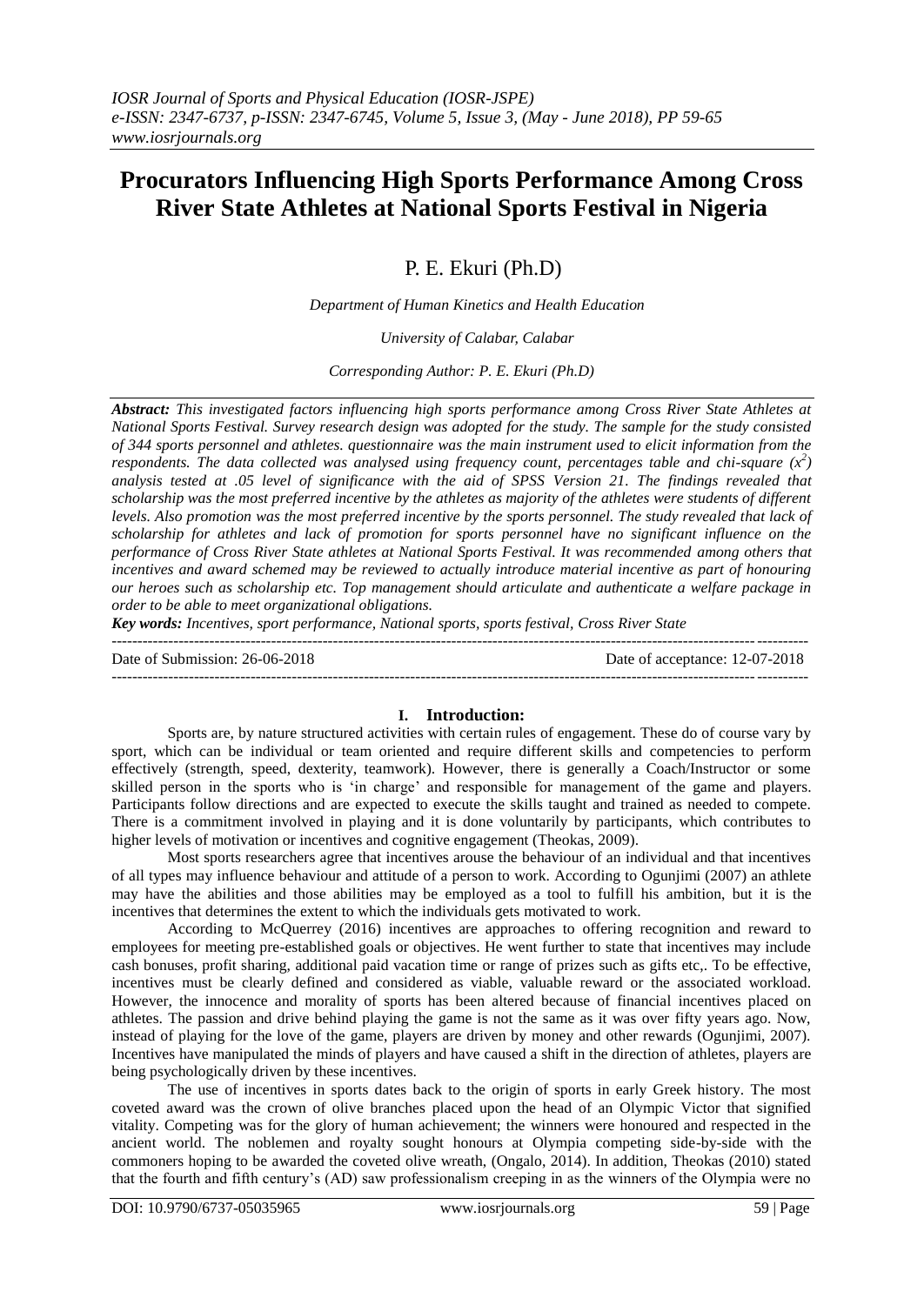longer interested in the olive wreath and these saw the advent of other tangible rewards as incentives such as recruitment in the military camps, allocation of pieces of land and naming villages after the victors names (Ongalo, 2014). In the first Olympics at Athens, a Greek shepherd won the marathon race with much jubilation of the home cheering crowd. For his victory, a Greek barber promised him shaving services for life (Sunde, 2003).

## **II. Statement of the Problem**

The ultimate goal of athletes preparing for competition is to attain peak performance for excellence. It has been observed that one of the psychological factors which may serve as barrier, blocking Cross River State (CRS) athletes from getting to this zone of optimal functional includes incentives. This is as a results of obligations that are not meted out of sports athletes and their personnel"s emanating from several complaints that incentives were not appropriately given such as money, promotion, scholarship, opportunities, to travel abroad, allowances not paid regularly, winning and tournament bonuses are not given for outstanding performance. In addition, it is on record that the performance of Cross River State athletes at the National Sports Festival is not befitting for a sports-loving state such as Cross River as it is evident that the state has never placed among the first three (3) overall in the medals table since the inception of National Sports Festival in 1973 (CRS Sports Commission). However, there is no doubt that other factors such as, facilities, equipment, lack of qualified coaches etc may contribute to this poor performance. Therefore, in other to find out if incentives influences the poor performance of CRS athletes at National Sports Festival, necessitated the study.

#### **Research Questions**

- 1) What are the incentives given to Cross River State athletes for high performance at National Sports Festival?
- 2) What are the incentives given to sports personnel for high performance of Cross River State athletes at National Sports Festival?

#### **Hypotheses**

- 1) There is no significant influence of lack of incentives on high sports performance of Cross River State athletes at National Sports Festival.
- 2) Lack of incentives for sports personnel will not significantly influence high sports performance of Cross River State athletes at National Sports Festival.

#### **III. Literature review**

There are relatively few research studies in sports with regard to incentive value rating of monetary rewards. The majority of empirical evidence using sports data supports the positive impact of monetary incentives on sporting performance. Studies on sports data where performance can relatively be measured are from disciplines like golfing (Melton and Zorn, 2000; Orszag, 1994), horse racing (Fernie and Metcalf, 1999; Lynch and Zax, 2000), tennis (Sunde, 2003), running (Maloney and McCormick, 2000) in order to test the incentive value rating of material and monetary rewards. Ehrenberg (1990) studied golf data from the US senior players golf tour (PGA) in 1984 and found that the amount of prize money had a positive influence on the player"s performance. The observed effect occurs primarily in the later rounds of a tournament due to the marginal returns on efforts. Players with larger marginal returns achieve better scores.

Orszag (1994) found no significant link between the amount of total prize money and golfer"s performance using data from the United States senior golf tour of 1992. For instance, using 1994 and 1995 data, and trying to eliminate any possible survival biases, Melton and Zorn (2000) found support for their theory that the amount of prize money in senior PGA tournaments affected player's performance. Sunde (2003) as cited in (Ongalo, 2014) used data from the final two rounds of the most important tennis tournament for professionals from the men"s ATP tour. The results indicated that the amount of prize money positively affects a players performance if you count the number of games won and the total number of games played. Lynch and Zax (1998) examined the role that prizes played in Arabian horse races in the United States and Canada from 1991 to 1995 and found support for a positive relationship between the prize spread and the absolute level of performance.

Tshube, Akpata, and Irwin, (2012) as cited in (Ongalo, 2014) studied the use of non-monetary incentives as a motivational tool in sports. This study examined the extent to which athletes are motivated by social and tangible non-monetary incentives. Junior (ages 13−18) and elite (19 and above) athletes (190 males and 180 females) from different clubs in Botswana responded to a questionnaire assessing their perceptions of and the extent to which they were motivated by tangible (cars and scholarships) and social (media coverage and praise from leaders) non-monetary incentives. Results showed that Botswana athletes placed significant value  $(p< 0.001)$  on both tangible and social non-monetary incentives regardless of gender and age. Also, results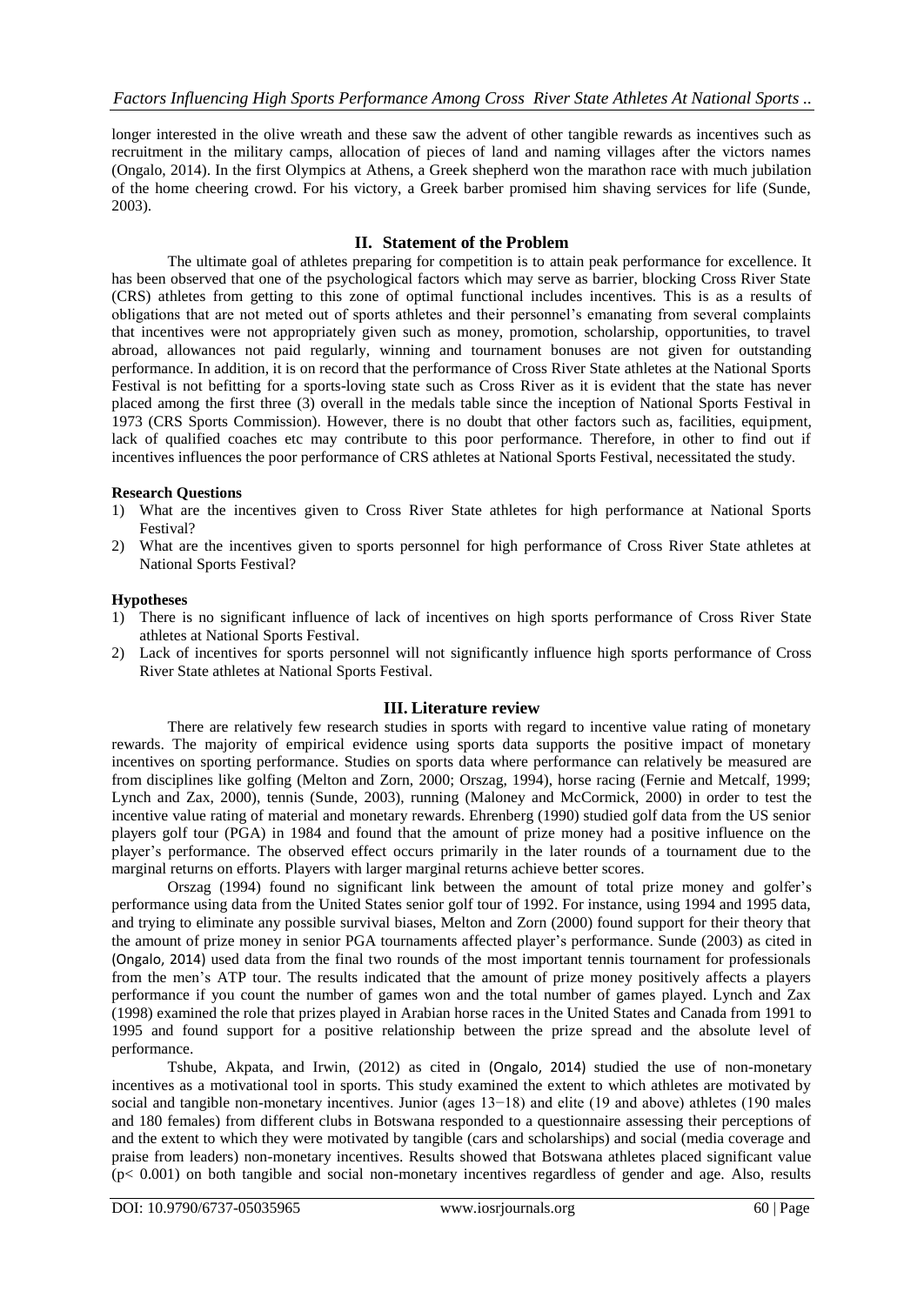indicated that the level of importance on both tangible and social non-monetary incentives varied by sport. Boxing reported the least value  $(M = 1.85)$  on the importance of social non-monetary incentives while volleyball reported the highest value (M = 2.80). Netball reported the least value (M = 2.33) on tangible non-monetary incentives while basketball reported the highest mean  $(M = 3.21)$ . Results suggest that nonmonetary incentives may be a useful supplement to monetary incentives in motivating athletes to win medals, particularly in Africa where economies are struggling.

Oworu and Ipinmoroti, (2011) as cited in (Ongalo, 2014) studied the factors influencing the choice of athletic events among university athletes in south–western Nigeria. The study investigated the factors influencing the choice of athletic events among university athletes in South –Western Nigerian. One hundred and twenty (120) randomly selected athletes from three (3) different Universities in South-Western Nigerian were used for the study. University of Ibadan, University of Lagos and Obafemi Awolowo University were studied. Four (4) hypotheses on influence of financial incentive, scholarship award, becoming a professional athlete and socialization were formulated and investigated with validated questionnaire administered on all subjects, the statistical analyses of chi–square was used to analyses the data at 0.05 alpha level of significance. It was however found from the findings that, financial incentive, scholarship award, desire to become a professional athlete and socialization motivated university athletes to choose athletic events.

Senchi, (2000) studied the preference for incentives among Kebbi state sportsmen and women in Nigeria. The purpose of the study was to investigate the preferences of athletes for incentives among Kebbi State sportsmen and women. To achieve this purpose, a questionnaire was developed and standardized. The questionnaire thus developed was administered to 120 athletes selected at random from athletics, volleyball, basketball, handball and football associations. One hundred and fourteen (114) questionnaires out of 120 questionnaires were filled and returned. The information thus collected was statistically analysed to test the hypothesis generated for this study. Analysis of variance was used to find out the significant differences between the selected athletic groups in their preferences for incentives to improve performance during competition and motivational level of the athletes.

The major findings of the study were as follows: There was no significant difference between the selected athletic groups in their preference for job offer. It was discovered that no significant differences were observed in the preference of athletes for monetary reward. There was no observable difference between the selected athletic groups in their preference for scholarship award. There were significant differences between the athletes in their preference for medals and certificates. No significant differences were seen between the athletes in their preference for admission into higher institutions of learning. There was no significant difference in the preference of athletes for promotion. No significant difference was observed between the selected athletic groups in their preference for adequate facilities and equipment. No difference in preference of athletes for efficient coaching services was revealed in the study. The findings of the above mentioned study by Senchi, (2000) showed that scholarship award was ranked highest, followed by employment opportunity, monetary reward, admission for higher education, promotion, while the least ranked incentive was in-service training.

Ongalo (2014) cited Adesoye (1996), he investigated the incentives enjoyed by officials and players in public and private sports clubs in two states, Kwara and Niger. The study population consisted of 92 and 100 registered public and private sports clubs in Kwara and Niger states respectively. The study involved eighty-five percent (85%) sample selected by stratified random sampling technique; i.e. 78 and 85 sports clubs were involved in the study. The incentives in this study were: promotion, accommodation, rent subsidy, car loan, transport allowance, camp allowance, playing allowance, winning allowance, feeding allowance, fee medical service, yearly bonus award, insurance during competition and academic scholarship.

Findings indicated that no significant differences existed in the incentives enjoyed by officials in public and private sports clubs in Kwara and Niger states in Nigeria. Apart from "Playing" and "winning" allowances where significant differences were obtained in favour of private sports clubs, no significant differences existed in all the other incentives purportedly given to players in both public and private sport clubs in the two states.

However, Ikhioya (2001), McQuerrey (2016) and Venkarteswarlu (2007) identified some functions of incentives in enhancing high performance in sports to include; raising of morale, promotion of teamwork, inculcation of competitive spirit, setting of goals/target, development of leadership skills, improvement in performance, development of self confidence, sense of belonging, etc.

(i) Raising of morale: When the sport manager does not only know his staff by name but also extends to athletes within his jurisdiction, he is indirectly giving recognition and a sense of belonging to his coaches and athletes. This helps to motivate the staff and athletes to put in their best and work to impress their manager or even try not to disappoint the manager. Hence, the sport manager should be able to identify his athletes by their first name, socialise effectively with them and show genuine concern for each of them at all times. This is a long yielding maximum results overtime.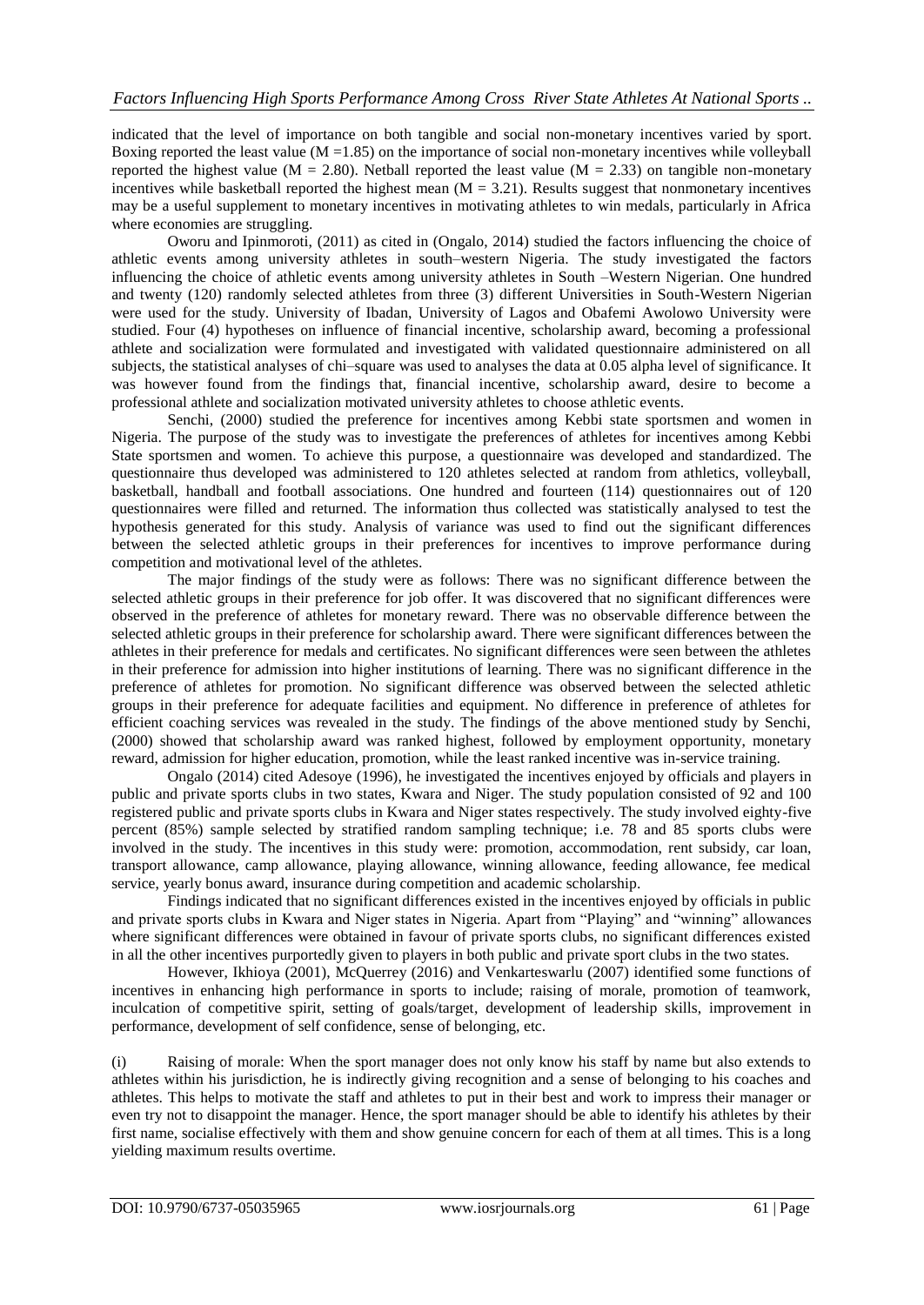# *Factors Influencing High Sports Performance Among Cross River State Athletes At National Sports ..*

(ii) Promotion of teamwork: When incentives are tied down to teamwork or group initiative and achievement, it can help promote collaborative effort in the team or club or establishment. When players collectively rely on each others or the team to receive a bonus or award it may support and encourage each of them to perform at top level. Peer pressure may also encourage additional degree of performance from underperforming players who don"t want to let their team members down. The sports manager should be able to work with the coach to enhance team friendship among athletes. Both manager and the coach should ensure that there is positive interaction among players during practices and games and that this interaction is cultivated even outside the camp arena. The sports manager should realise that positive social relationship and belongingness are important in the life of an athlete.

(iii) Inculcation of competition spirit: When coaches and athletes win and are praised, given awards or cash bonuses, they find out that the only way to get such incentives is through winning in competition. This spurs up the athletes and coaches to put in their best. The coaches will even introduce new skills and techniques through innovation to win more while the athletes will be willing to endure and train more and improve on their performances to participate in more competitions so as to win more laurels.<br>(iv) Setting goals/ targets: By setting rewards and awards in categorie

Setting goals/ targets: By setting rewards and awards in categories of victories/achievements in sport the athletes and coaches set their goals and target on what they want to achieve and work toward that. This will motivate them to set their minds on which target/goal they want to achieve and at what time so they can be where they want to be.

(v) Development of leadership skills: When the sports manager is able to understand the strengths and weakness of each worker, coach and player, skilled in behavioural management he will know how to manage them individually and collectively. This implies that he appears organised and in control at all times and also enhance mutual respect between the coach and athlete. This inculcates in the athletes leadership skills that help the athlete to be discipline, live by example and aspire to leadership position. Hence they try to exhibit this in their position as team captain, etc. The sports manager should be able to work out a programme with the coach on system of developing and enhancing leadership skills amongst athletes. In the sports camp, there are periods where rotational leadership should be encouraged so that athletes have a taste of what it means to serve (Ikhioya, 2001). However, choice of picking a leader for a team could be done with athletes having an active role. Participatory approach to decision-making should be introduced but with the manager stipulating the criteria and indices for selection and also the limits for operation.

(vi) Improvement in performance: The sports manager should realise that athletes are always knowledgeable about incentives concerning them. Therefore, the sports manager must pay athletes the agreed remuneration and provide athletes with necessary standardised material incentives and bonuses at the appropriate time.<br>(vii) Develon

Development of self Confidence: The sports manager should recognise that each athlete is different and thus, posses unique features and behavioural attributes. He should treat differently within set guidelines and standards so as to develop the potentials of each and everyone. When incentive is introduced they assist the athlete to have a feeling of achievement, thus promoting self confidence.

(viii) Sense of belonging: Sports managers should set standards of performance with coaches and other technical crew. When athletes achieve or meet up with set standards, they should be acknowledged and recognised. According to Fuoss and Troppmann (1981) the need for prestige, status, dominance, attention, importance, appreciation and recognition are firmly based in human nature and they underline human motivation. This gesture is a long way to impress in the athlete giving him a sense of belonging. This will spur them to work to success of the sports institution he belongs.

# **IV. Methodology**

The study adopted descriptive survey research which includes the Causal-comparative (Ex-post-Facto) method type. The targeted population of this study consists of 344 sports personnel in the six (6) local government headquarters hosting the six zonal sports offices of the state. A total of 344 questionnaire were administered, 270 were retrieved which is (78.5%) of the total population of sports personnel using total enumeration technique. A questionnaire was the instrument for data collection, it consist questions on athlete"s statuses, incentives given to athletes for high sports performance, incentives given to sports personnel for high sports performance. It also tests for significant influence of inadequate incentives for athletes on their performance and inadequate sports personnel incentives on performance at 0.05 level of significance of Cross River State athletes at National Sports Festivals. The questionnaire was pre-tested using 30 personnel in Oyo State Sports Council in Ibadan Metropolis. The reliability of the questionnaire was assessed using the Cronbach Coefficient Alpha method. The reliability for the whole questionnaire was 0.88 alpha levels. Data collected were subjected to various statistical analyses using SPSS version 21. Descriptive and inferential statistics were adopted for data analysis. Simple percentages, tables and chi-square were used in analyzing data.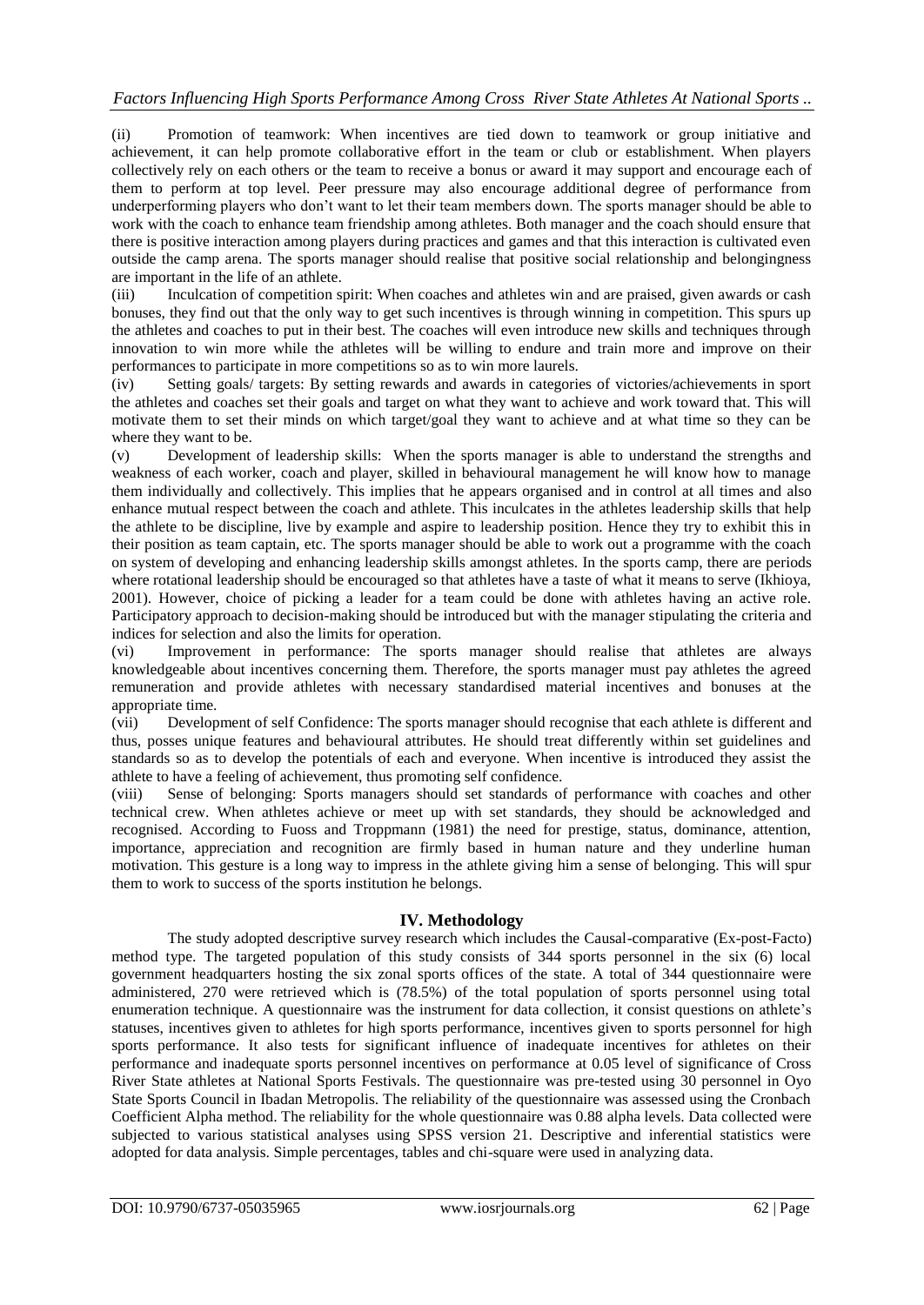| Table 1: Athletes ranking of incentives<br>$No = 156$ |     |     |      |  |  |  |  |  |
|-------------------------------------------------------|-----|-----|------|--|--|--|--|--|
|                                                       |     |     |      |  |  |  |  |  |
| Money                                                 | 780 | 595 | 76.3 |  |  |  |  |  |
| Scholarship                                           | 780 | 720 | 92.3 |  |  |  |  |  |
| Appointment opportunities                             | 780 | 610 | 78.2 |  |  |  |  |  |
| Promotion                                             | 780 | 184 | 23.6 |  |  |  |  |  |
| Travelling abroad                                     | 780 | 655 | 84   |  |  |  |  |  |

# **V. Results and Discussions Table 1: Athletes ranking of incentives**

#### *Research Question 1: What are the incentives given to Cross River State athletes for high performance at National Sports Festival?*

In trying to know the types of incentives given to athletes for high sports performance in their various zone in Cross River State, athletes were asked to rate the types of incentives given to them. Athletes ranking shows that the total possible ranking scores for each incentive is 780. Scholarship ranked the highest and the most preferred by the athletes with 720 points (92.3%). This is not surprising as table 1 shows that 46%, that is 72 of the 156 athletes are students and 50 to them a scholarship will be attractive. Travelling abroad was ranked  $2<sup>nd</sup>$  while appointment opportunity was ranked  $3<sup>rd</sup>$ , and table 1 also shows that 29 of 156 athletes are unemployed, so an appointment will enhance their status. Their least preferred incentive was promotion with 184 points accounting for 23.6%. This finding is supported with the study of Senchi, (2000) studied the preference for incentives among Kebbi state sportsmen and women in Nigeria. The purpose of the study was to investigate the preferences of athletes for incentives among Kebbi State sportsmen and women. To achieve this purpose, a questionnaire was developed and standardized. The questionnaire thus developed was administered to 120 athletes selected at random from athletics, volleyball, basketball, handball and football associations. The findings by Senchi, (2000) showed that scholarship award was ranked highest, followed by employment opportunity, monetary reward, admission for higher education, promotion, while the least ranked incentive was in-service training.

#### **Table 2: Personnel ranking of incentives No = 144**

|                     | <b>Total possible score</b> | <b>Score</b> | $\frac{0}{0}$ | Rank |  |  |  |
|---------------------|-----------------------------|--------------|---------------|------|--|--|--|
| Promotion           | 570                         | 486          | 85.3          |      |  |  |  |
| Refresher courses   | 570                         | 250          | 43.9          |      |  |  |  |
| Incremental credits | 570                         | 463          | 81.2          |      |  |  |  |
| Financial reward    | 570                         | 390          | 68.4          |      |  |  |  |
| In-service          | 570                         | 370          | 66.3          |      |  |  |  |

### *Research Question 2: What are the incentives given to sports personnel for high performance of Cross River State athletes at National Sports Festival?*

Investigation on the types of incentives given to sports personnel for high sports performance in their various zone in Cross River State revealed that promotion was ranked highest with 486 points (85.3%) out of a total 570 points. Incremental credits was  $2<sup>nd</sup>$  with 463 points which is 81.2%. The least preferred was refresher courses with 250 points representing 43.9%. Since the 114 respondents are all workers, promotion and incremental credits enhance their status amongst other workers. This is in line with the study of Ongalo (2014) cited Adesoye (1996), he investigated the incentives enjoyed by officials and players in public and private sports clubs in two states, Kwara and Niger. The study population consisted of 92 and 100 registered public and private sports clubs in Kwara and Niger states respectively. The study involved eighty-five percent (85%) sample selected by stratified random sampling technique; i.e. 78 and 85 sports clubs were involved in the study. The incentives in this study were: promotion, accommodation, rent subsidy, car loan, transport allowance, camp allowance, playing allowance, winning allowance, feeding allowance, fee medical service, yearly bonus award, insurance during competition and academic scholarship.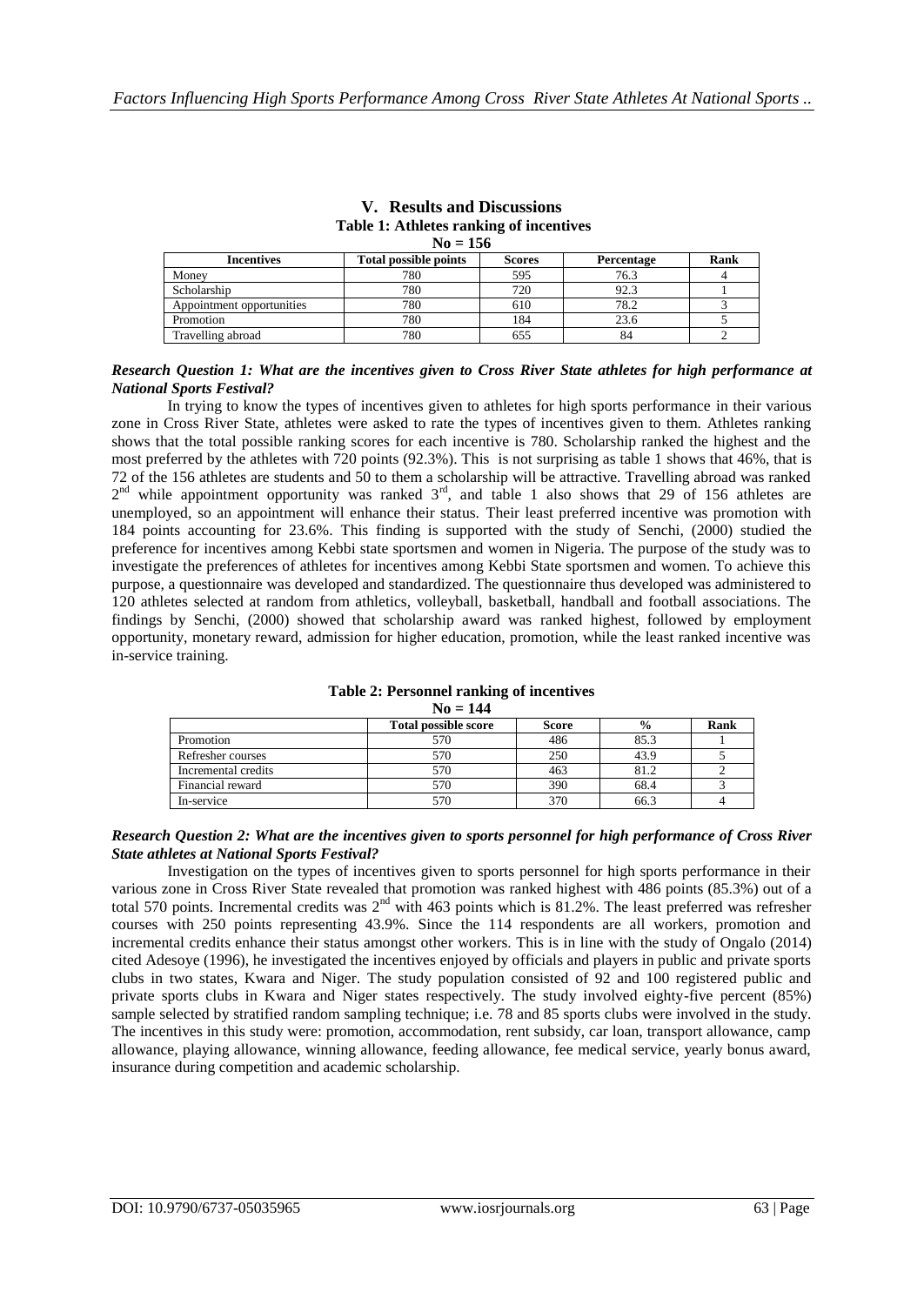| $No = 156$                                      |     |               |     |               |     |               |              |
|-------------------------------------------------|-----|---------------|-----|---------------|-----|---------------|--------------|
| <b>Variables</b>                                |     |               | UD  |               |     |               | <b>Total</b> |
|                                                 | Fre | $\frac{6}{9}$ | Fre | $\frac{6}{9}$ | Fre | $\frac{0}{0}$ |              |
| Personnel are hardly sent for refresher courses |     |               |     |               |     |               |              |
|                                                 | 135 | 86.5          | 16  | 10.3          |     | 3.2           | 156          |
| Athletes' allowances are paid regularly         | 78  | 50            |     | 5.1           | 70  | 44.9          | 156          |
| Incentives given for outstanding performance    | 37  | 23.7          | 33  | 21.1          | 86  | 55.1          | 156          |

#### **Table 3: Responses of athletes on incentives**

 $DF<sup>4</sup> 0.05 \ge 9.488$  – Critical value

Obtained value – 143.89 – Null hypothesis rejected.

#### *Hypothesis 1: There is no significant influence of lack of incentives on high performance of Cross River State athletes at National Sports Festivals.*

In table 4, 70 of the 156 respondents representing 44.9 said that athletes allowances are not paid regularly, only 78, that is 50% agreed that athletes allowances are paid regularly. On whether incentives are given for outstanding performances, 86 of the 156 athletes, that is 55.1% disagreed with the statement while 37(23.7%) agreed. This corroborate with the study of Oworu and Ipinmoroti, (2011) as cited in (Ongalo, 2014), they studied the factors influencing the choice of athletic events among university athletes in south-western Nigeria. The study investigated the factors influencing the choice of athletic events among university athletes in South-Western Nigerian. One hundred and twenty (120) randomly selected athletes from three (3) different Universities in South-Western Nigerian were used for the study. Four (4) hypotheses on influence of financial incentive, scholarship award, becoming a professional athlete and socialization were formulated and investigated with validated questionnaire administered on all subjects, the statistical analyses of chi–square was used to analyses the data at 0.05 alpha level of significance. It was however found from the findings that, financial incentive, scholarship award, desire to become a professional athlete and socialization motivated university athletes to choose athletic events (Oworu and Ipinmoroti, 2011).

#### **Table 4: Personnel responses on incentives No = 114**

| $110 - 117$                                     |     |               |     |               |     |               |              |
|-------------------------------------------------|-----|---------------|-----|---------------|-----|---------------|--------------|
| <b>Variables</b>                                | A   |               | UD  |               |     |               | <b>Total</b> |
|                                                 | Fre | $\frac{6}{9}$ | Fre | $\frac{0}{0}$ | Fre | $\frac{6}{9}$ |              |
| Personnel are hardly sent for refresher courses |     |               |     |               |     |               | 114          |
|                                                 | 75  | 65.8          | 29  | 25.4          | 10  | 8.8           |              |
| Athletes' allowances are paid regularly         |     | 7.9           | 37  | 32.5          | 68  | 59.6          | 114          |
| Incremental credits given regularly             | 15  | 13.2          | 29  | 25.4          | 70  | 61.40         | 114          |
| Salaries are paid regularly                     | 98  | 86            | 12  | 10.5          |     | 3.5           | 114          |

 $DF<sup>4</sup> 0.05 \ge 12.592$ – Critical value

Obtained value – 205.55, Null hypothesis rejected.

#### *Hypothesis 2: Lack of incentives for sports personnel will not significantly influence high performance of Cross River State athletes at National Sports Festivals.*

In table 4, 75 respondents accounting for 65.5% agreed that personnel are hardly sent for refresher courses while 10(8.8%) disagreed with the statement, 29 respondents which is 25.4% were undecided. 68 respondents (59.6%) out of 114 disagreed to the statement that personnel are promoted regularly, 9 accounting for 7.9% agreed while 37(32.5%) were indifferent. On incremental credits, 15 respondents, that is, 13.2% said that incremental credits are given regularly while 70 (61.4%) disagreed. 98 personnel, which is 86% gave positive response that salaries are paid regularly, while 4(3.5%) disagreed to the statement and 12 representing 10.5% were undecided. This commensurate with the findings of Ongalo (2014) cited Adesoye (1996), he investigated the incentives enjoyed by officials and players in public and private sports clubs in two states, Kwara and Niger. The incentives in this study were: promotion, accommodation, rent subsidy, car loan, transport allowance, camp allowance, playing allowance, winning allowance, feeding allowance, fee medical service, yearly bonus award, insurance during competition and academic scholarship. Findings indicated that no significant differences existed in the incentives enjoyed by officials in public and private sports clubs in Kwara and Niger states in Nigeria. Apart from "Playing" and "winning" allowances where significant differences were obtained in favour of private sports clubs, no significant differences existed in all the other incentives purportedly given to players in both public and private sport clubs in the two states (Ongalo, 2014).